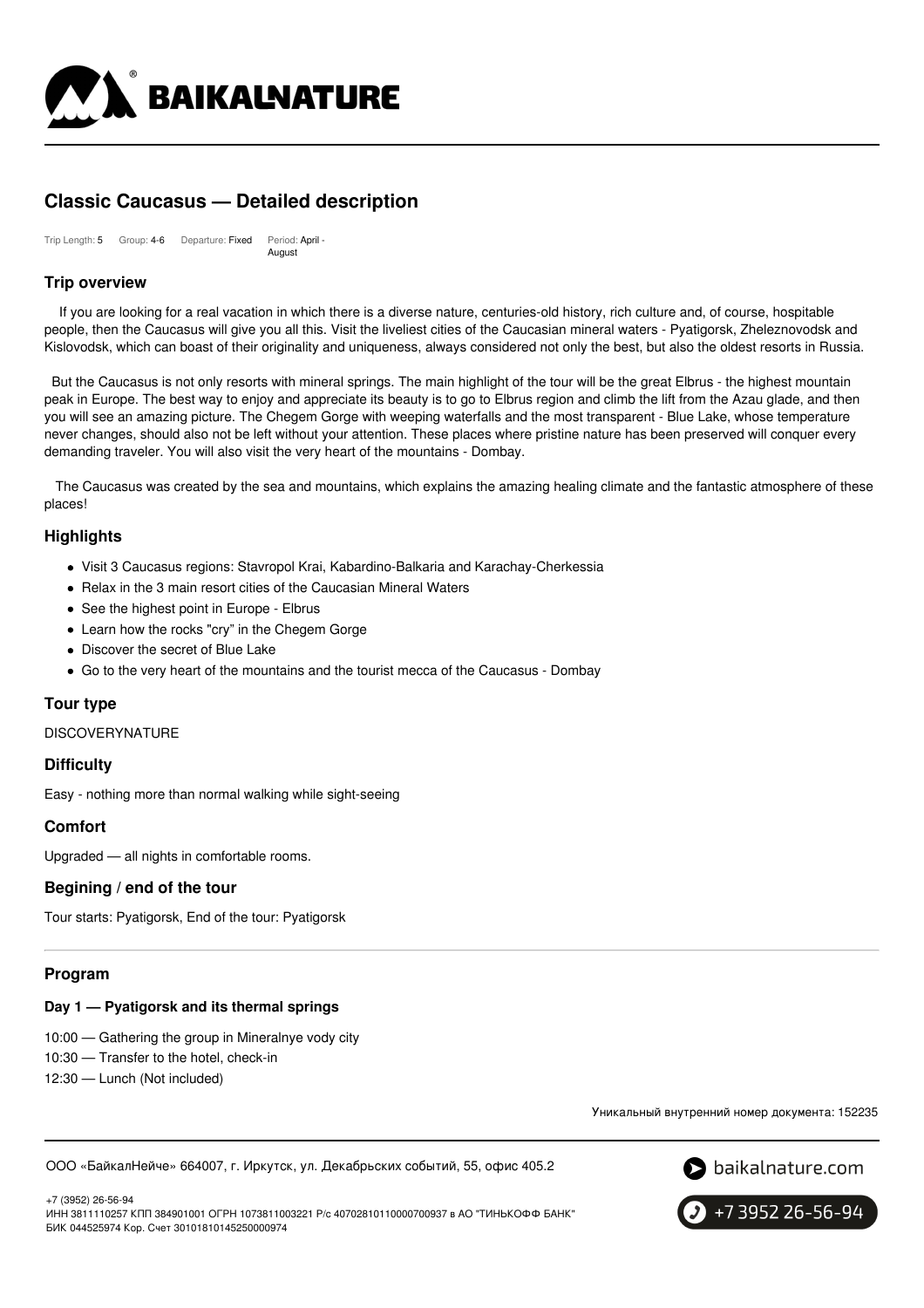

- 13:30 Pyatigorsk city-tour
- 15:00 Excursion to Zheleznovodsk
- 19:00 Dinner (Not included)
	- Overnight in the hotel

Hotels: Accommodation in the hotel Intourist, Pyatigorsk, Twin room Comfort: Comfortable accommodation, WC and bath / shower in room

#### **Day 2 — Elbrus - the highest mountain of Russia**

- 07:00 Early breakfast
- 08:00 Transfer to the Mount Elbrus region
- 11:00 Visit of the Adyr-Su ravine
- 12:00 Mount Cheguet lift
- 13:00 Lunch in the cafe (Not included)
- 14:00 Mount Elbrus lift
- 16:00 Return to Pyatigorsk
- 19:00 Dinner (Not included)
	- Overnight in the hotel

Hotels: Accommodation in the hotel Intourist, Pyatigorsk, Twin room Comfort: Comfortable accommodation, WC and bath / shower in room

#### **Day 3 — Cheguem Gorge and Blue Lake**

- 09:00 Breakfast in the hotel
- 10:00 Excursion to the Cheguem Gorge
- 12:00 Departure to Nalchik and city-tour
- 13:00 Lunch in the cafe (Not included)
- 15:00 Excursion to the Blue Lake
- 18:00 Return to Pyatigorsk
- 19:00 Dinner in the cafe of the hotel (Not included)

Overnight in the hotel

Hotels: Accommodation in the hotel Intourist, Pyatigorsk, Twin room Comfort: Comfortable accommodation, WC and bath / shower in room

#### **Day 4 — Dombay is the pearl of Karachay-Cherkessia**

- 09:00 Breakfast in the hotel
- 11:00 Excursion to the Dombay valley
- 14:00 Lunch (Not included)
- 16:00 Return to Pyatigorsk
- 19:00 Dinner (Not included)
	- Overnight in the hotel

Hotels: Accommodation in the hotel Intourist, Pyatigorsk, Twin room Comfort: Comfortable accommodation, WC and bath / shower in room

#### **Day 5 — Kislovodsk - the pearl of the Stavropol Krai**

- 09:00 Breakfast in the hotel
- 10:00 Departure to the city of Kislovodsk
- 11:00 Excursion to the city of Kislovodsk
- 13:30 Lunch (Not included)

Уникальный внутренний номер документа: 152235

ООО «БайкалНейче» 664007, г. Иркутск, ул. Декабрьских событий, 55, офис 405.2



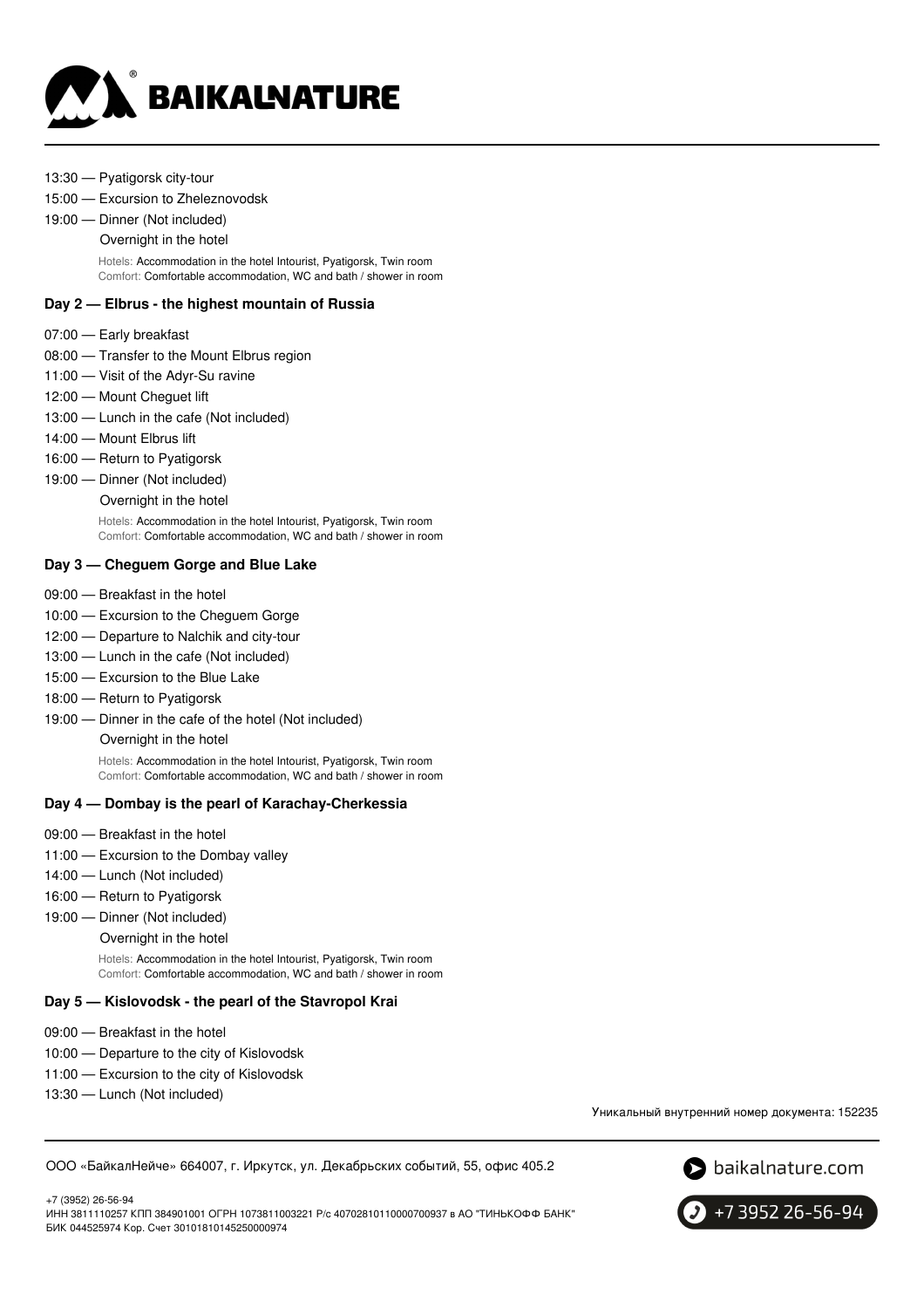

#### 16:00 — Transfer to the airport of Mineralnye vody, end of the programme

### **Departures**

| <b>Start</b> | End        | Basic price per person |
|--------------|------------|------------------------|
| 17.04.2022   | 21.04.2022 | 63600.00 RUB           |
| 15.05.2022   | 19.05.2022 | 63600.00 RUB           |
| 14.08.2022   | 18.08.2022 | 63600.00 RUB           |

#### **Note**

The indicated price is for the group of 4-5 participants. If the number of participants is smaller, the price will be recalculated. This tour can be organised for individual departure for the convenient dates. \* Entrance fees and environmental tax are not included in the price (about 50 - 350 rubles)

### **What's included**

**Price includes**

- Accommodation as per itinerary
- Transport as per itinerary
- Excursions and visits as per itinerary
- Letter of invitation
- English-speaking guide services
- Meals according to the program
- Medical insurance
- Transfer from airport / railway station on first day
- Transfer to airport / railway station on last day

### **Checklist & Equipment**

We recommend you to pack all your stuff in two bags: a small backpack and a large travelling bag.

SMALL BACKPACK: will be useful for carrying your personal belongings during the day (camera, film, personal medication, bottled water, etc.) You will also use it as hand luggage during air travel for all your heavy (to lighten the travel bag in the luggage compartment), fragile (camera, etc.) and necessary (toilet bag, etc.) things.

BIG TRAVEL BAG or BIG BACKPACK: must contain the rest of your stuff. It will be in the luggage compartment during the flight. It will be transported by vehicles.

### **Recommended checklist**

Raincoat or wind and waterproof shell jacket (with hood !) POLARTEC or similar pullover Long sleeve shirts or sweatshirts **Shorts** T-shirts Socks Cap or hat to protect against sun Comfortable walking shoes (like Vibram or similar) Comfortable shoes for city

Уникальный внутренний номер документа: 152235

ООО «БайкалНейче» 664007, г. Иркутск, ул. Декабрьских событий, 55, офис 405.2





+7 (3952) 26-56-94 ИНН 3811110257 КПП 384901001 ОГРН 1073811003221 Р/с 40702810110000700937 в АО "ТИНЬКОФФ БАНК" БИК 044525974 Кор. Счет 30101810145250000974

**Price does not include**

- Personal expenses and tips
- Visa fees and travel insurance
- Airline tickets
- Reserves and national parks entrance permissions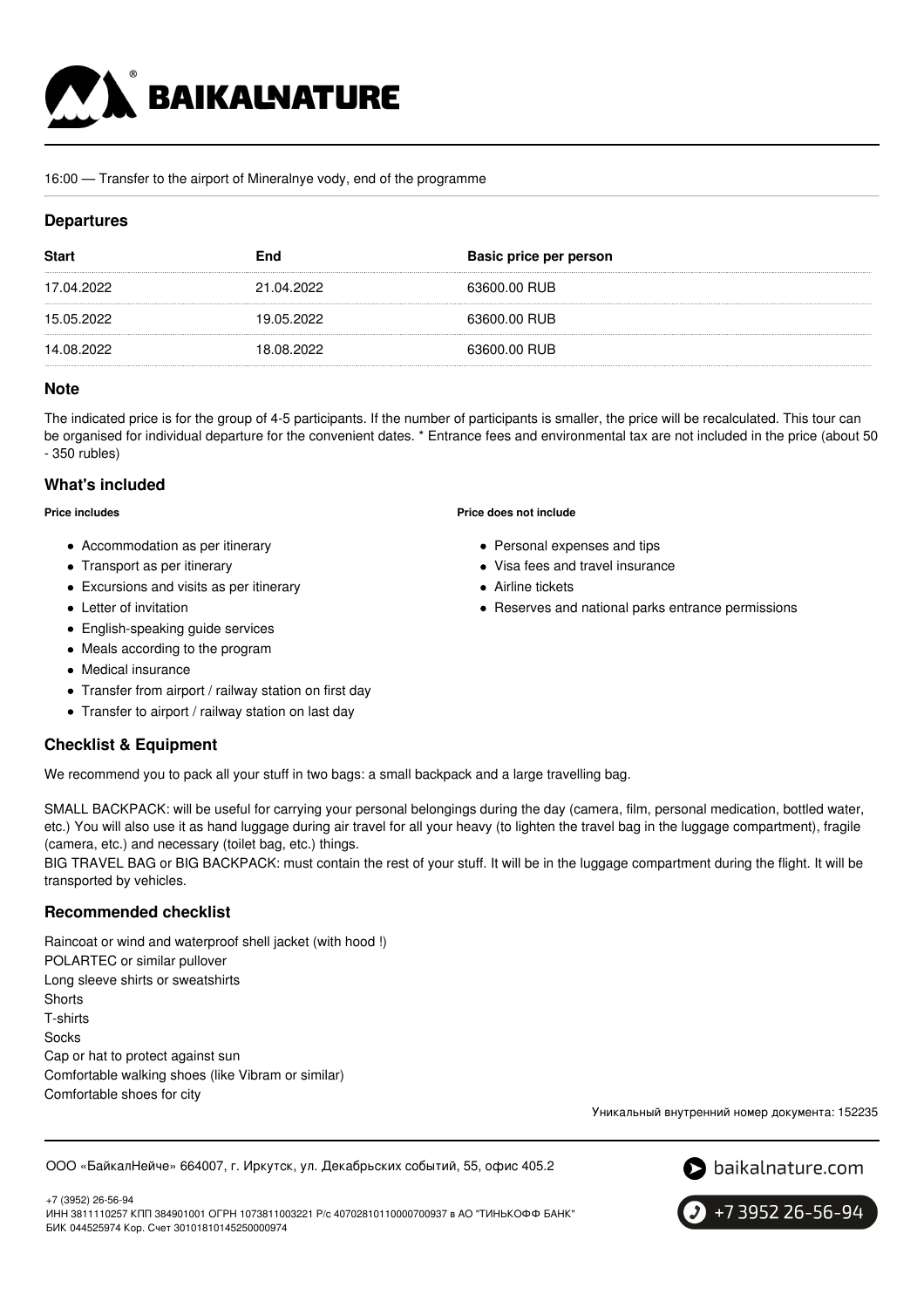

| Sunglasses with filter |  |  |
|------------------------|--|--|
| Flip-flops for banya   |  |  |
| Bath towel             |  |  |
| Swimsuit               |  |  |
| Wipes                  |  |  |
| Binoculars             |  |  |

#### **Meals**

If you are a vegetarian or have any particular preferences, please let us know, so we could adapt the menu.

### **Visa**

You need a tourist visa to travel to Russia. It can be issued for a maximum period of 30 days. Your passport has to be valid for at least six months after the expiry date of your visa and to have at least two blank pages.

BaikalNature offers visa support and has created "BaikalNature letter of invitation" package. If you buy a BaikalNature tour, this package is absolutely free; when you buy any other BaikalNature service, you will have to pay for this package. For more information please conact your nearest Russian Embassy or Visa Application Center.

### **Money**

The Russian currency is ruble. In all cities and many large villages of Russia, you can easily withdraw rubles, using a Visa or MasterCard, from ATMs, located in banks, department stores or hotel lobbies, some of them are open 24 hours a day. If you have euros or dollars with you, exchange offices will allow you to change them easily in the cities, seldom in the countryside. However, it can be difficult to exchange traveler's checks, even in cities.

### **Tipping**

All persons who compose the BaikalNature travel team (guides, drivers, cooks, etc.) are paid a decent wage for their services and do not expect any tips from you. So you have no obligation to leave anything. If you really want to express your satisfaction by leaving a gratuity, and if it is in foreign currency, be aware that torn or glued coins and banknotes cannot be exchanged. Anyway, thank you for your tips, left at your discretion in envelopes.

#### **Health**

No compulsory vaccination.

You need to get a health examination before a great trip. Consult your doctor. Get a dental checkup. If you have health problems that could worsen during the trip, make sure you have taken all your medications with you. Provide a first aid kit that includes among other items:

- aspirin or paracetamol,
- anti-diarrheal pills,
- antiseptic.
- adhesive plaster,
- sterile pads.

If you have individual diseases, make sure you have taken your medications.

#### **Medical Form**

No particular physical condition is required.

### **Emergency Contact**

You can contact BaikalNature by phone: +73952 26 56 94. In addition, your call will be forwarded to your manager, reachable 7/7.

Уникальный внутренний номер документа: 152235

ООО «БайкалНейче» 664007, г. Иркутск, ул. Декабрьских событий, 55, офис 405.2